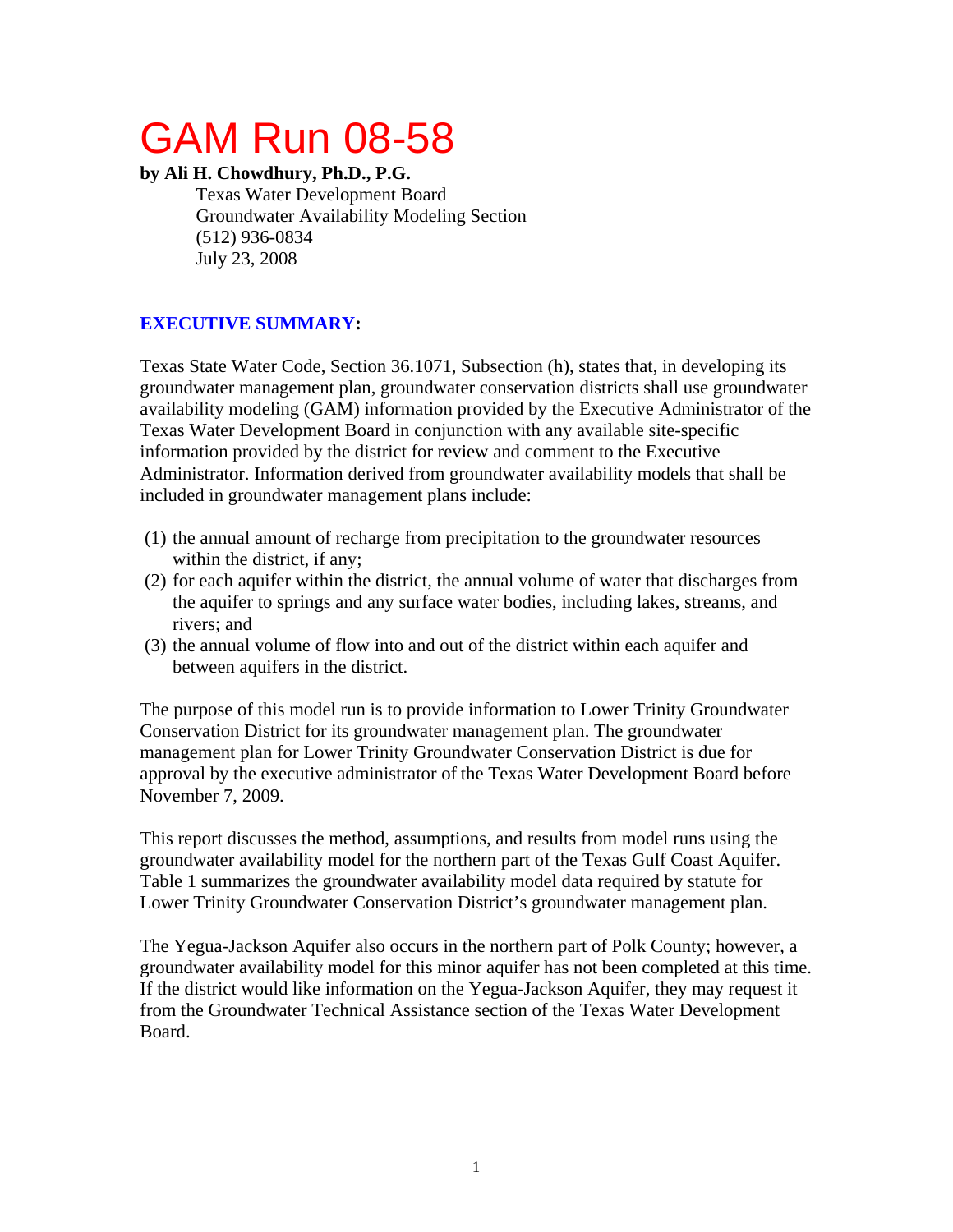### **METHODS:**

We ran the groundwater availability model for the northern part of the Texas Gulf Coast Aquifer and (1) extracted water budgets for each year of the 1980 through 1999 period and (2) averaged the annual water budget values for recharge, surface water outflow, inflow to the district, outflow from the district, net inter-aquifer flow (upper), and net inter-aquifer flow (lower) for the portions of the Texas Gulf Coast Aquifer located within the district.

The groundwater availability model for the northern part of the Gulf Coast Aquifer uses MODFLOW's General Head Boundary Package to simulate groundwater recharge and groundwater-surface water interaction. The general head boundary was assigned over the outcrop areas of the Chicot, Evangeline, and the Jasper aquifers and the Burkeville Confining System. To estimate groundwater recharge and groundwater-surface water interaction separately, we zoned the surface water courses separate from the remainder of the outcrop areas in ArcGIS. We loaded these zones into Processing Modflow for Windows (Chiang and Kinzelbach, 1998) and ran the water budget tool to estimate groundwater flow in each zone.

# **PARAMETERS AND ASSUMPTIONS:**

- We used version 2.01 of the groundwater availability model for the northern part of the Texas Gulf Coast Aquifer. For detailed discussion on assumptions and limitations of the groundwater availability model for the northern parts of the Gulf Coast aquifer, please refer to Kasmarek and Robinson (2004) and Kasmarek and others (2005).
- The groundwater availability model for the northern parts of the Texas Gulf Coast Aquifer includes four layers representing:
	- 1. the Chicot Aquifer (Layer 1),
	- 2. the Evangeline Aquifer (Layer 2),
	- 3. the Burkeville Confining System (Layer 3),
	- 4. the Jasper Aquifer (Layer 4).
- We used Processing Modflow for Windows (Chiang and Kinzelbach, 1998) version 5.3 as the interface to process model output results.
- Quality of model calibration can be estimated using root mean square error. The root mean square error evaluates differences between measured and simulated water levels in the wells considered for calibration. The root mean square error is 31 feet for the Chicot aquifer, 45 feet for the Evangeline aquifer, and 38 feet for the Jasper aquifer for the calibration year 2000.
- We assumed that in the outcrop where surface water courses intersect the general head boundary, the general head boundary simulates groundwater-surface water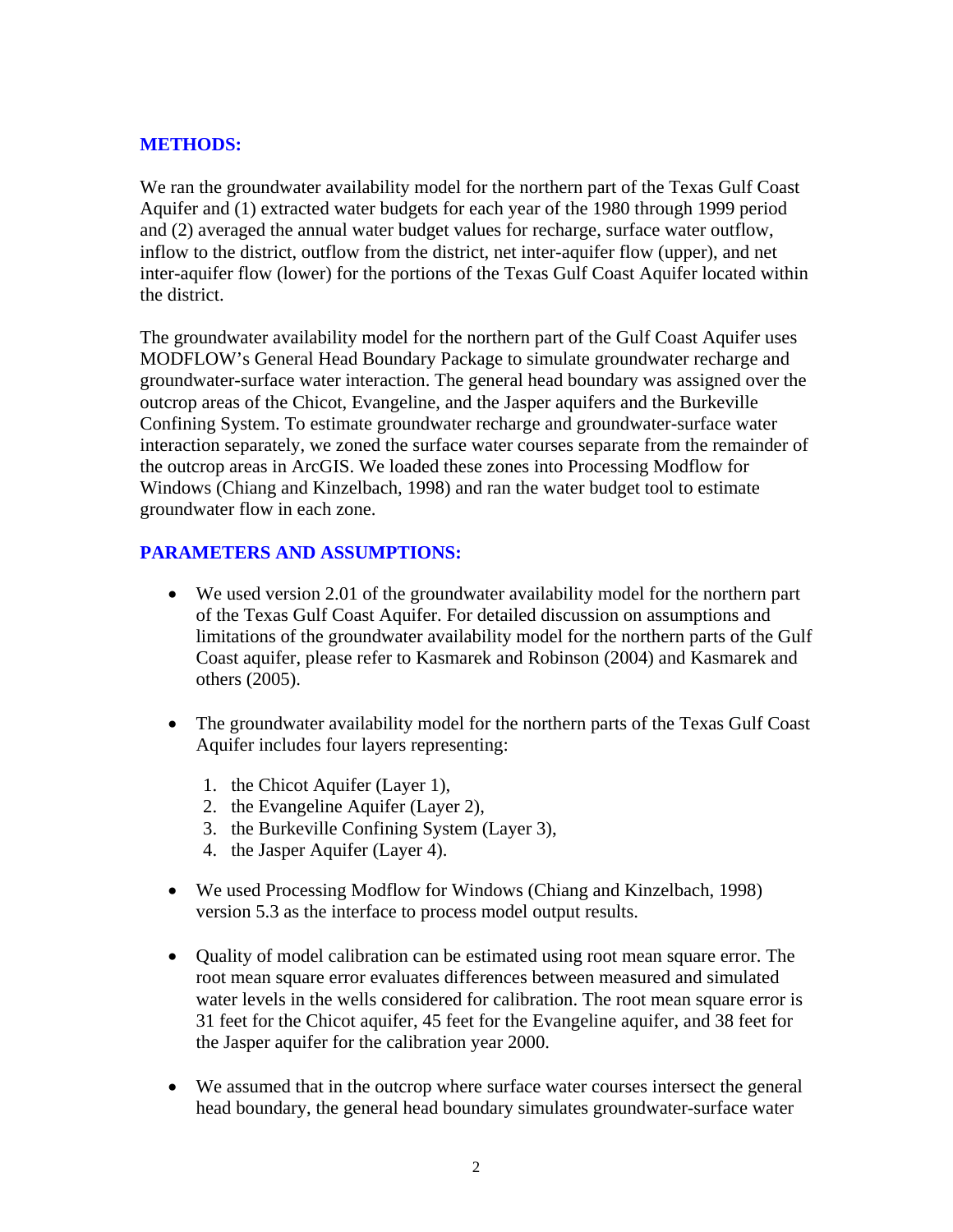interaction. In the rest of the outcrop, groundwater recharge occurs into the aquifer depending on the water level elevation head and hydraulic conductance values assigned in the general head boundary model cells.

# **RESULTS:**

A groundwater budget summarizes the water entering and leaving the aquifer according to the groundwater availability model. Selected components were extracted from the groundwater budget for the aquifers located within the district and averaged over the duration of the calibrated portion of the model run (1980 to 1999) in the district, as shown in Table 1. The components of the modified budgets shown in Table 1 include:

- Precipitation recharge—This is the areally distributed recharge sourced from precipitation falling on the outcrop areas of the aquifers (where the aquifer is exposed at land surface) within the district.
- Surface water outflow—This is the total water exiting the aquifer (outflow) to surface water features such as streams, reservoirs, and wetlands.
- Flow into and out of district—This component describes lateral flow within the aquifer between the district and adjacent counties.
- Flow between aquifers—This describes the vertical flow, or leakage, between aquifers or confining units. This flow is controlled by the relative water levels in each aquifer or confining unit and aquifer properties of each aquifer or confining unit that define the amount of leakage that occurs. "Inflow" to an aquifer from an overlying or underlying aquifer will always equal the "Outflow" from the other aquifer.

Although there are no independent sources of information on groundwater recharge from precipitation, Tarver (1968) reported that about 38,000 acre-feet of groundwater flows through the Catahoula Sandstone, Evangeline, and the Chicot aquifers in Polk County. In order to maintain this level of groundwater flow, he suggested that precipitation infiltration should be about 2 inches of rainfall. This amount of rainfall represents about 4.2 percent of the total annual average rainfall over the 154,000 acre outcrop in Polk County (Tarver, 1968).

The information needed for the district's management plan is summarized in Table 1. It is important to note that sub-regional water budgets are not exact. This is due to the size of the model cells and the approach used to extract data from the model. To avoid double accounting, a model cell that straddles a political boundary, such as district or county boundaries, is assigned to one side of the boundary based on the location of the centroid of the model cell. For example, if a cell contains two counties, the cell is assigned to the county where the centroid of the cell is located.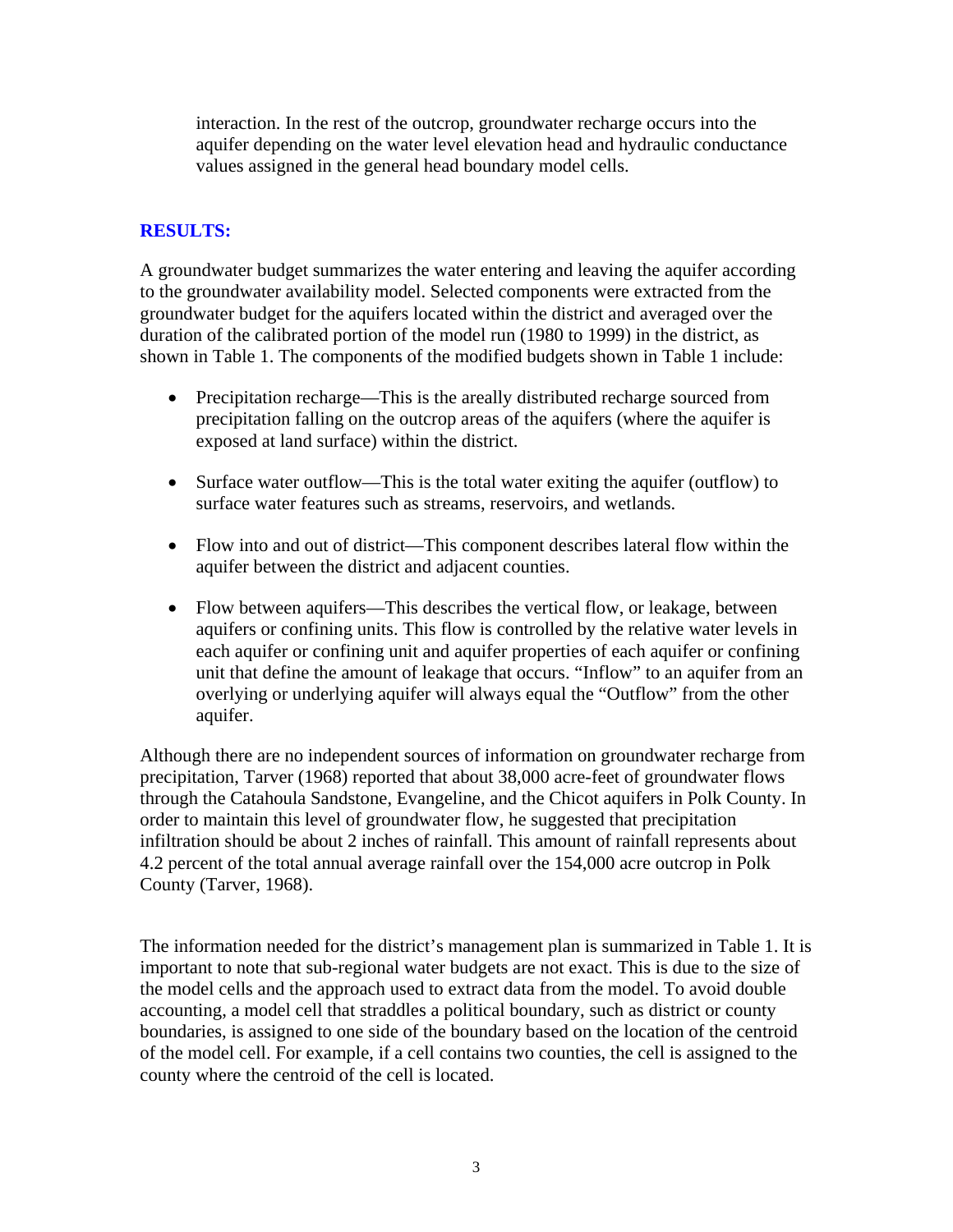Table 1: Summarized information needed for Lower Trinity Groundwater Conservation District's groundwater management plan. All values are reported in acre-feet per year. All numbers are rounded to the nearest 1 acre-foot.

| <b>Management Plan</b>                                                                                                                             | <b>Aquifer or confining unit</b>                  | <b>Results</b> |
|----------------------------------------------------------------------------------------------------------------------------------------------------|---------------------------------------------------|----------------|
| requirement                                                                                                                                        |                                                   |                |
| Estimated annual<br>amount of recharge<br>from precipitation to<br>the district                                                                    | <b>Chicot Aquifer</b>                             | 9,329          |
|                                                                                                                                                    | Evangeline Aquifer                                | 6,437          |
|                                                                                                                                                    | <b>Burkeville Confining System</b>                | 8              |
|                                                                                                                                                    | Jasper Aquifer                                    | 3,761          |
| Estimated annual<br>volume of water that<br>discharges from the<br>aquifer to any surface<br>water body including<br>lakes, streams, and<br>rivers | Chicot Aquifer                                    | 1,043          |
|                                                                                                                                                    | Evangeline Aquifer                                | 3,630          |
|                                                                                                                                                    | <b>Burkeville Confining System</b>                | $\overline{2}$ |
|                                                                                                                                                    | Jasper Aquifer                                    | 852            |
| Estimated annual<br>volume of flow into<br>the district within<br>each aquifer in the<br>district                                                  | <b>Chicot Aquifer</b>                             | 58             |
|                                                                                                                                                    | <b>Evangeline Aquifer</b>                         | 3,436          |
|                                                                                                                                                    | <b>Burkeville Confining System</b>                | 58             |
|                                                                                                                                                    | Jasper Aquifer                                    | 9,842          |
| Estimated annual<br>volume of flow out of<br>the district within<br>each aquifer in the<br>district                                                | <b>Chicot Aquifer</b>                             | 151            |
|                                                                                                                                                    | Evangeline Aquifer                                | 9,316          |
|                                                                                                                                                    | <b>Burkeville Confining System</b>                | 151            |
|                                                                                                                                                    | Jasper Aquifer                                    | 12,210         |
| Estimated net annual<br>volume of flow<br>between each aquifer<br>in the district                                                                  | Chicot to Evangeline Aquifer                      | 5,854          |
|                                                                                                                                                    | Evangeline to Burkeville Confining System         | 680            |
|                                                                                                                                                    | Burkeville Confining System to the Jasper Aquifer | 1,809          |

\* Note that groundwater recharge in the groundwater availability model for the northern parts of the Texas Gulf Coast Aquifer was estimated using a General Head Boundary Package.

#### **REFERENCES:**

- Chiang, W.H. and Kinzelbach, W., 1998, Processing Modflow: A simulation system for modeling groundwater flow and pollution, Hamburgh, Zurich, variously paginated.
- Kasmarek, M.C., and Robinson, J.L., 2004, Hydrogeology and simulation of groundwater flow and land-surface subsidence in the northern part of the Gulf Coast aquifer system, Texas: U.S. Geological Survey Scientific Investigations Report 2004-5102, 111p.

Kasmarek, M.C., Reece, B.D., and Houston, N.A., 2005, Evaluation of groundwater flow and land-surface subsidence caused by hypothetical withdrawals in the northern part